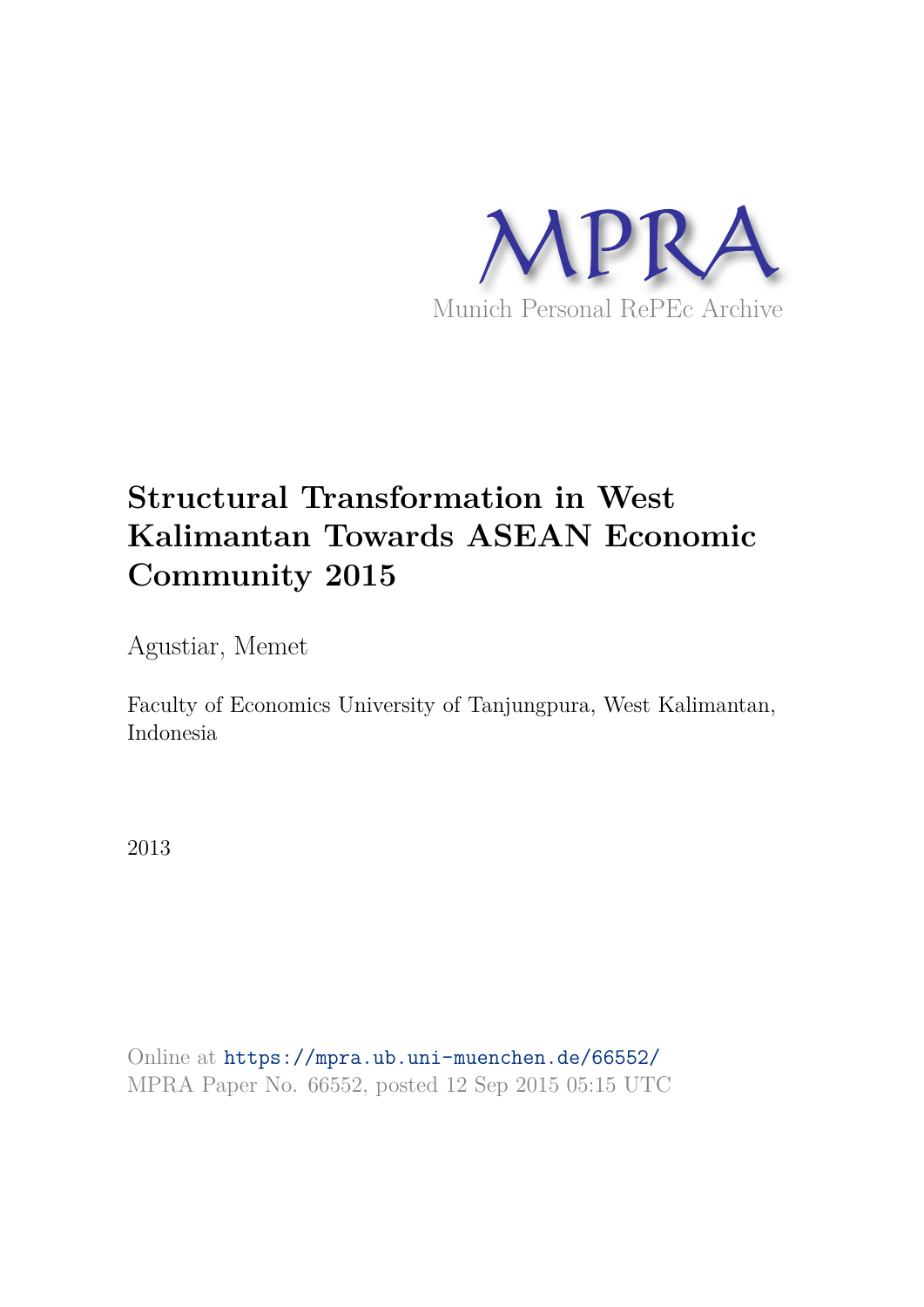### STRUCTURAL TRANSFORMATION IN WEST KALIMANTAN TOWARDS ASEAN ECONOMIC COMMUNITY 2015

#### Memet Agustiar

Department of Economics, University of Tanjungpura e-mail: latifatulsyukron@gmail.com

#### Abstract

This paper explores the patterns of economic transformation in West Kalimantan during the last 40 years, calculates productivity, and examines the impact of agriculture sector decline on nonagricultural sector performance. It finds that economic transformation has taken place in West Kalimantan, and that the p roductivity of agricultural sector remains low. It also finds that the decline in agriculture sector increases the output of trade and manufacture sectors. The emergence of premature shift in the transformation process can be identified by the analysis. The results suggest initiating an outward-looking policy through an active participation within the sub-regional cooperation in ASEAN.

Keywords: Economic transformation, productivity, ASEAN JEL classificationn umbers: 013, 014

#### Abstrak

Makalah ini mengeksplorasi pola transformasi ekonomi di Kalimantan Barat selama 40 tahun terakhir, menghitung produktivitas sektoral, serta mengkaji dampak penurunan sektor pertanian terhadap kinerja sektor non-pertanian. Penelitian ini menemukan bahwa transformasi ekonomi telah terjadi di Kalimantan Barat, dan bahwa produktivitas sektor pertanian tetap rendah. Penelitian ini juga menemukan bahwa penurunan pangsa sektor pertanian mendorong kenaikan output di sektor perdagangan dan manufaktur. Munculnya pergeseran prematur dalam proses transformasi juga teridentifikasi oleh analisis yang dilakukan. Penemuan ini menyarankan perlunya kebijakan yang berorientasi keluar untuk melakukan partisipasi aktif dalam kerjasama sub-regional di ASEAN.

Kata Kunci:Transformasi ekonomi, produktivitas, ASEAN JEL classificationn umbers: 013, 014

#### INTRODUCTION

Economic growth is a temporary representation of the economy and it is less able to inform the long run economic performance. The experience of West Kalimantan with a rate of growth above 12 per cent during the period 1986-1988 was associated with extreme of poverty and unemployment (Agustiar, 2013).

The experts of economic development emphasize the importance of longterm changes in the economy through structural changes. Structural change is a process of change in economic sectors from the traditional low-productivity sector to modern high-productivity sector. Briones and Felipe (2013) investigate the Agriculture and Structural Transformation in Developing Asia. Buera and Kaaboski (2009) try to find out whether theories of structural change fit the data.

There are two starting processes of economic transformation experienced by various countries. First, the transformation starts from the manufacturing industry. In this case, the accumulation of capital, tech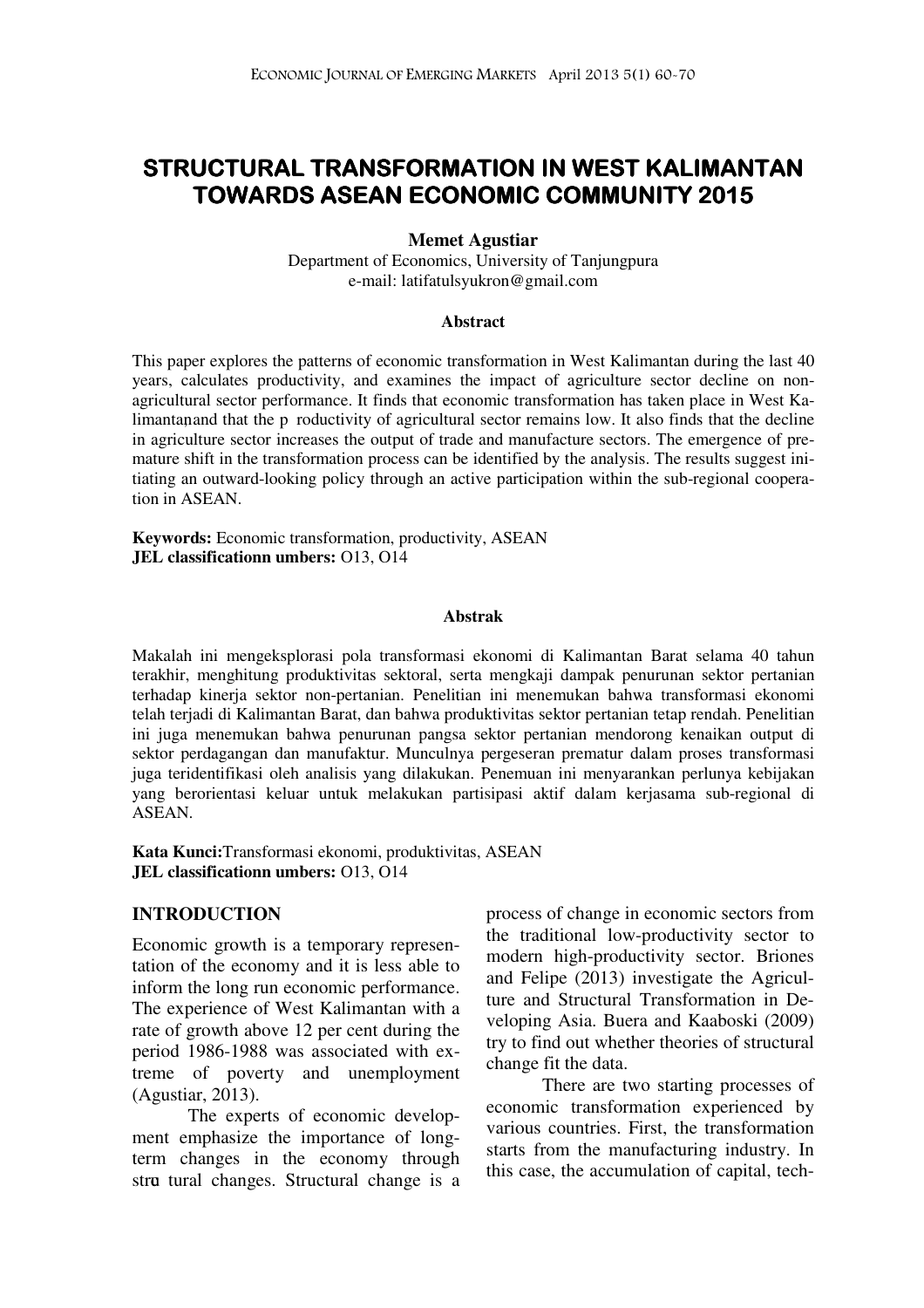nology implementation, and institutional reforms focused on strengthening the manufacturing industry. Other sectors will automatically experience the positive effects of the manufacturing sector. Second, it starts from the agricultural sector, then the transformation of agriculture that will provide acceleration to the manufacturing and service sectors. Economic transformation associated with increase in share of the manufacturing industry urbanization and technological innovation.

Historical development of West Kalimantan's economy has been identified in previous studies. The early study of Jackson (1970) and conducted a review of the economy of West Kalimantan concerning to structural dynamics, cultural and natural resources.

The first gold rushers came from China (Hoakiau tribe from Fukien and Hakka tribe from the Kwantung) in  $18<sup>th</sup>$ century (Jackson, 1970). They operated in in Sambas, Montrado and Bengkayang and continue to remote areas in Sepauk, Sungai Ayak, Sintang, and Nanga Semangut until the end of  $19<sup>th</sup>$  century. The second round of gold rusher reappears in the 1990's in the form of local small-scale mining.

The timber boom is one of significant role in West Kalimantan economy during 1971-1975. Timber firm grew from 23 firms in 1970s to more than 100 in the mid 1990s. It came to slow in the late 1980s. Setiadi et al. (2006) reported that 7853 employees resigned during the period 1987- 2000, and it continued reaching 12 thousand by the end of 2006. Weaker growth in timber firms is due to the raw material crisis.

Rubber became the main job source of the population almost in the entire region, while coconut palm planted in coastal areas from  $18<sup>th</sup>$  century to now. Province Office of West Kalimantan Plantation (2011) reported that there were about 588 thousand hectares of rubber plantation employed 314 thousand farmers, supported by 20 rubber processing companies. Entering the 1980's an important shift in the agricultural sector is characterized by the influx of investors in oil palm plantation initiated by PT Nusantara (PTPN). Until the year 2011, oil palm plantations spread across mostly areas of West Kalimantan reaches 880 thousand hectare and absorb 93 thousand of family farmers, and managed by 226 large plantation companies, 26 of which are foreign companies (Province Office of West Kalimantan Plantation, 2011).



Source: Central Bureau of Statistics, 1972-2011. Figure 1: Pattern of Economic Growth in West Kalimantan 1973-2011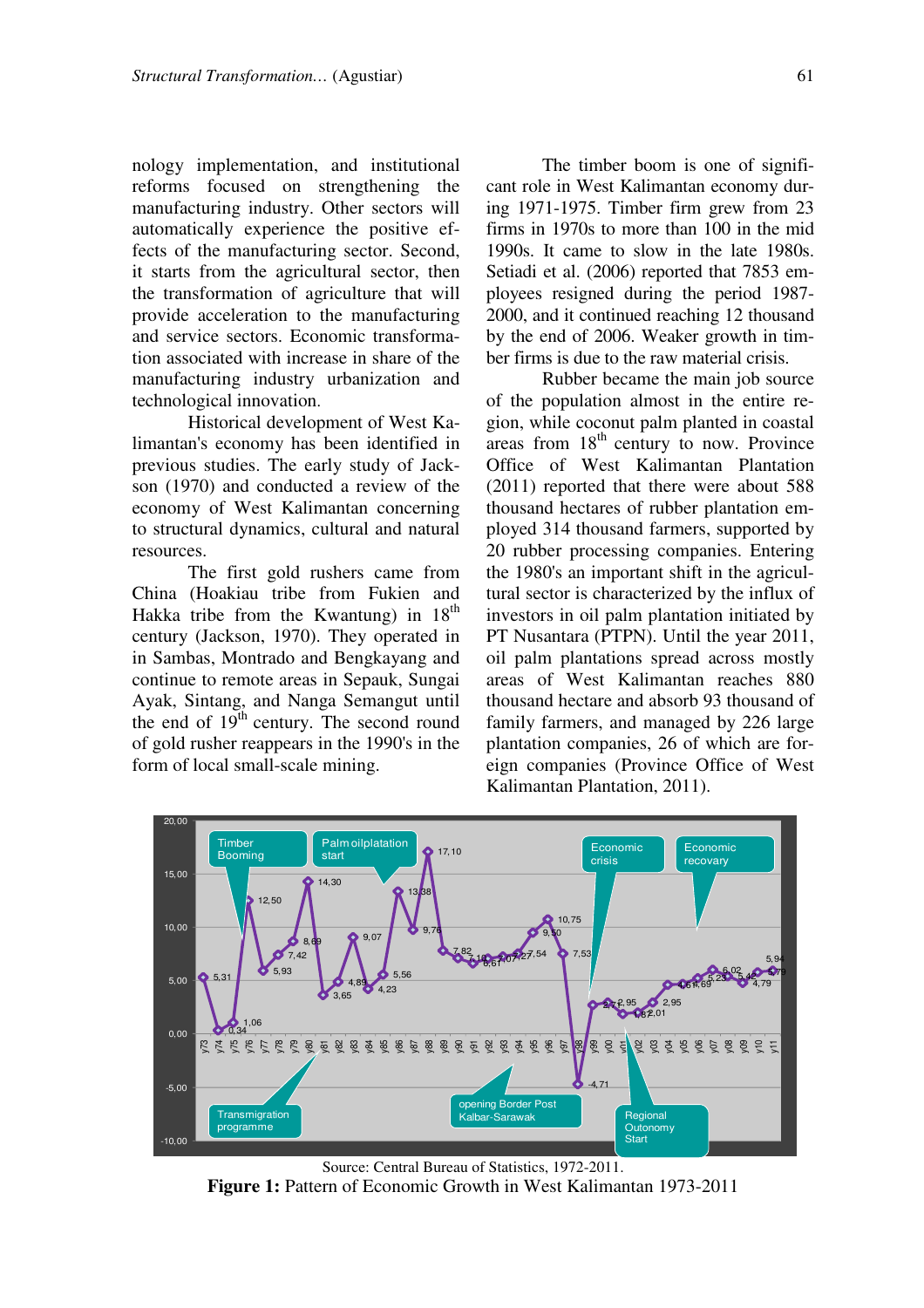When the economic crisis hit Southeast Asia in 1997, the economic growth decreased to -4.71 per cent. Surprisingly, agricultural sector has a less impact. Fariastuti (1999) reported that the prices of some agricultural commodities have increased during the economic crisis. Price of rubber rise from Rp 800 to Rp 3,000 per kg) and pepper up from Rp 5000 to Rp 65,000 per kg. On the contrary, the 2008s financial crisis decreased the price some of major agricultural commodities. Agustiar (2012) reported that the price of rubber fell from Rp 17,000 per kg to Rp 5,700 per kg (decreases about 66 per cent), and Crude Palm Oil prices dropped from Rp 5,655 per kg to Rp 3,581 per kg. After the 1997 crisis, the economy of West Kalimantan was controlled by two important subsectors, namely retail trade and construction (Agustiar, 2013). The construction of shopping canters, mobile phones business, motor vehicles, restaurants, and automotive are key drivers during the post crisis.

According to Hill et al. (2006), a structural change in Indonesia was considered too fast. Mitsuhiro (2005) conducted a study on the structural changes in Indonesia using the Input-Output model. He found that the industrialization push up production, expanding export orientation and reduce dependence on imports. Majid (2012) analyzed the contribution of capital input and labour to the sectoral performances using stochastic frontier production function models. The result shows that the role of capital and labour at 0:34 and 0:20.

The past figure provides a detailed understanding of how the economic progress of the West Kalimantan develops from time to time. An important academic question would be whether there has been significant shift in the economic structure of West Kalimantan during the past 40 years. This paper aims to describe the structural changes in the economy during the 40 years of West Kalimantan, calculate the total sectoral productivity by comparing the ratio between output and employment

in selected sectors, and to test the impact of changes in the agricultural sector to the non-agricultural sector. At the last section, this paper will elaborate any relevant policy agenda for West Kalimantan.

#### METHODS

Studies on structural changes generally use dynamic data, in the form of time-series which describes the movement of share of each sector in the economy. There is also the use of input-output model which uses static data. Other study tried to account for sectoral productivity by comparing how much the role of inputs in producing output (Freeman, 2008). Such studies usually compare whether there was an increase in the productivity of the agricultural sector in line with the drop in share of the agricultural sector.

This study used data on the publication by the Indonesian Central Bureau of Statistics. Sectoral GDP data starting from 1976, while the sectoral data on the number of workers beginning in 1971.

Model 1: Calculating the sectoral output share:  $\overline{a}$ 

$$
share(0) = \frac{\sum (Xoi, ..., Xon)_{(ti, ..., tn)}}{\sum (Yo)_{(ti, ..., tn)}}
$$

where, *Share*(0) is sectoral output share, *Xoi*. .Xon is number of sectoral GDP in sector  $Xi.Xn$ , and  $\Sigma Yo$  is the amount of total sectoral GDP and $(t_i, \ldots, t_n)$  represent year 1 to *n*.

Model 2: Counting the sectoral labour share:

$$
share(L) = \frac{\sum (Xli, ..., Xln)_{(ti, ..., tn)}}{\sum (Yl)_{(ti, ..., tn)}}
$$

where,  $Share(L)$  is sectoral labour share, and Xli...Xln is the amount of labour in sector  $Xi...Xn$  and  $\Sigma Yl$  is a total work force of all sectors,  $(t_i, ..., t_n)$  represent year 1 to *n*.

Model 3: Calculate the labour productivity in the four sectors (agriculture, manufacturing, trade and services). The model used to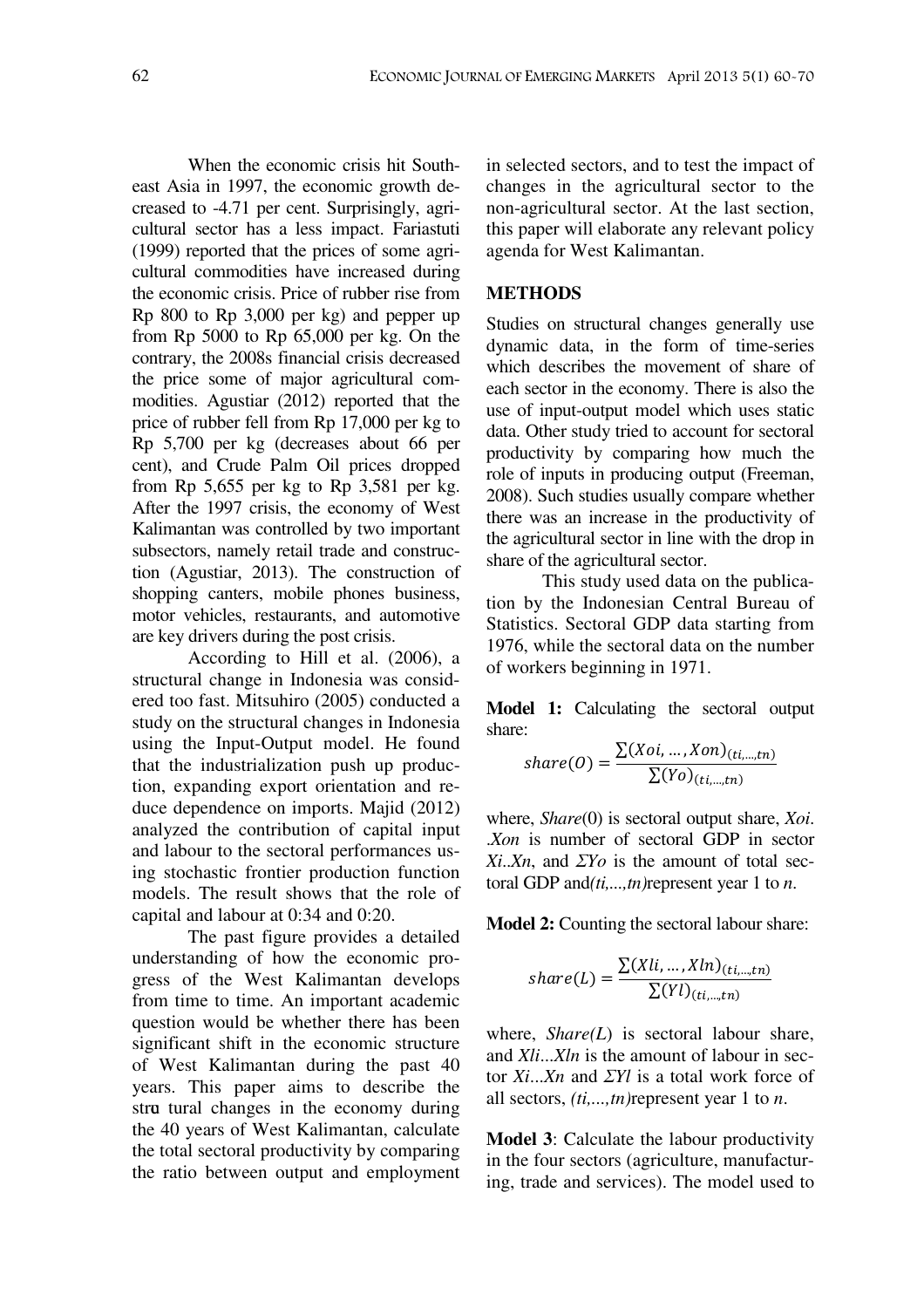calculate the sectoral productivity is to compare the share input with the output share, written by:

$$
pol = \frac{\sum (Xoi, ..., Xon)_{(ti, ..., tn)}}{\sum (Yo)_{(ti, ..., tn)}} / \frac{\sum (Xli, ..., Xln)_{(ti, ..., tn)}}{\sum (Yl)_{(ti, ..., tn)}}
$$

Where, *pol* is productivity rate of sectors  $=$ output/input,  $Xoi$ <sub>....</sub>, $Xon$  = sectoral output,  $Xli,...,Xln =$  sectoral employment,  $Yo =$  total output,  $Yl =$  total employment,  $(ii, ..., tn)$ represents year 1 to  $n$ .

**Model 4:** Test the impact of the decline of the agricultural secthe agricultural sector to non-agricultural sectors. The first test will examine the impact of a decline in share of agricultural sector to the manufacturing sector, and then test the impact of the decline in the share of agricultural sector to the trade sector as well. This test

uses regression models of ordinary least squares. Both simple regression model share modified as the first test of autocorrelation found in the DW test. Modifications are done by making a lag on the dependent variable, and then put into the model, as follows:

$$
mfs = \beta(1) + \beta(2)agri + \beta(3)mfs(-1)
$$
  
trade =  $\beta(1) + \beta(2)agri + \beta(3)trade(-1)$ 

where  $mfs$  is manufacture  $t$  rade is trade sector, and *agri* is agriculture.

#### **RESULTS**

#### Patterns of Transformation in West **Kalimantan** Kalimantan

Figure 2 and Figure 3 presents the calculation of the sectoral share. There are some findings that can be concluded from the economic transformation of West Kalimantan in the past 40 years.







Figure 3: Transformation in Agriculture and Non-Agriculture during 1971-2010 (Employment)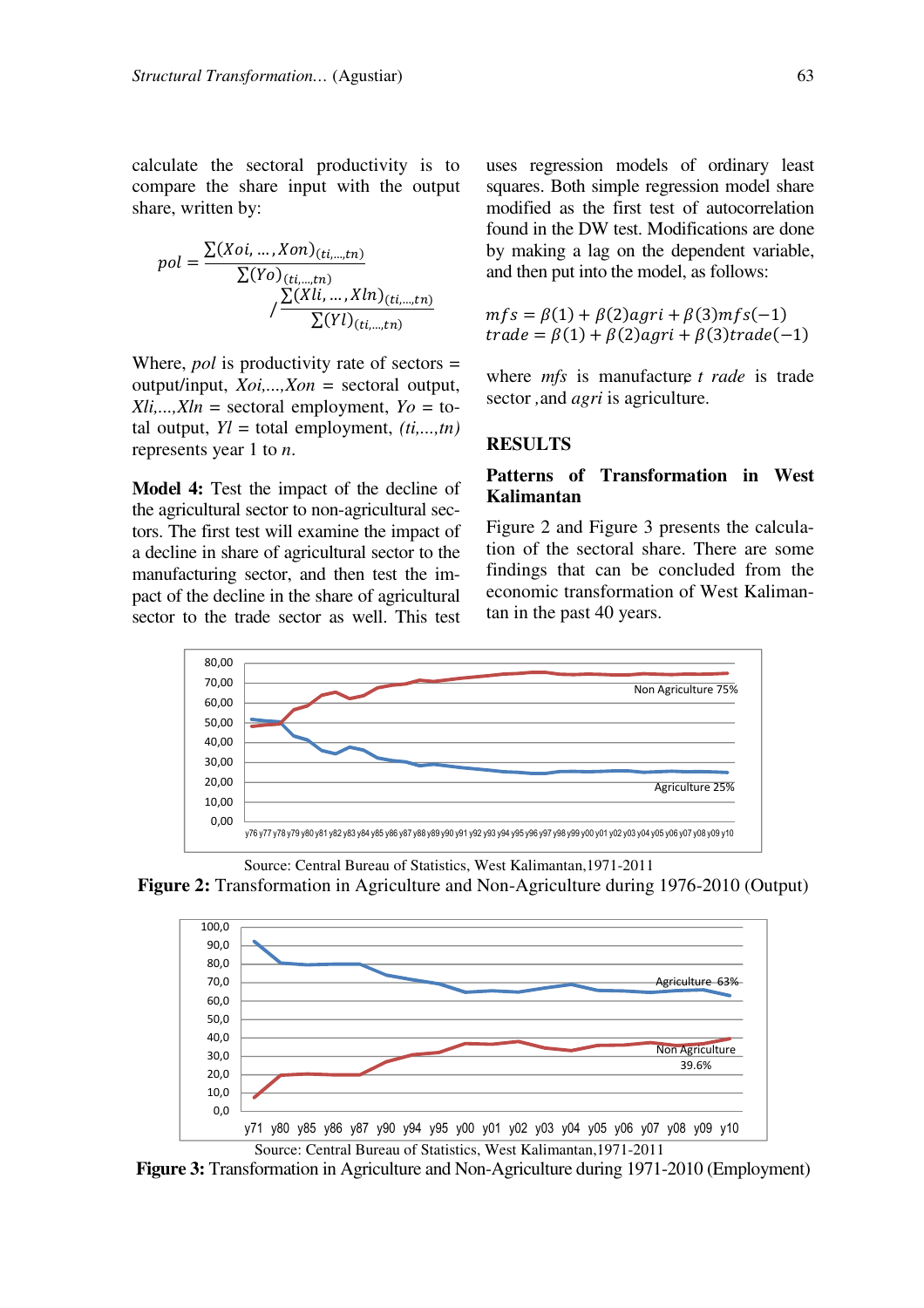There was a significant difference between the sectoral transformation of output and employment criteria. Sectoral transformation has been clearly identified in terms of output, while in terms of employment it has not clearly been existed. Sectoral transformation of the output has been happening since 35 years ago. Rate of decline in the share of agriculture droped from 50 per cent in 1976 to 25 percent in 2010.

West Kalimantan economic structure has shifted significantly over the last three decades. Agricultural dominance resisted until the late 1980s. Then the trade sector has been replacing the dominance of the agricultural sector until now. Trade sector continues to be at its highest share to the value of over 30 per cent by the end of 2010.

Since 1994, the share of the agricultural sector has been exceeded by the manufacturing industry. The declining share of the agricultural sector is associated with the lower productivity of this sector. Although the amount of agricultural labour is more, but the productivity of output per capita is much lower than other sectors.

**Premature Shift** Premature Shift

Does premature shift really exist in the transformation of West Kalimantan? By

looking at the changes pattern over time, there is an indication of premature shift. Theoritically, transformation should shift initially from agriculture to manufacturing, and then continue entring into the service economy. Dasgupta and Singh (2006) describe a premature change as a phenomenon in which developing economies are characterized by the dominance of the service sector to the other sectors.In this study, shifting onagricultural sector is associated to trade sector. This is a symptom of premature shift which means that there is a refraction from agriculture to trade sector. Trade has become a dominant sector in the economy until now.

The question is whether the trade sector constitute the modern sector? By studying the existed data, it turns out that the charge that trade sector is characterized by small and informal traders (such as grocery merchants, street vendors, clothing vendors, and others). This is not really the nature of modernization, it is like a quasishift. Even if there is a leap from agriculture to trade, that leap yet reveal the true characteristics of a leap from the traditional sector to the modern sector.



Source: Plotting from Central Bureau of Statistics, West Kalimantan, 1971-2011 Figure 4: Sectoral Transformation in West Kalimantan 1976-2010 (Output Data)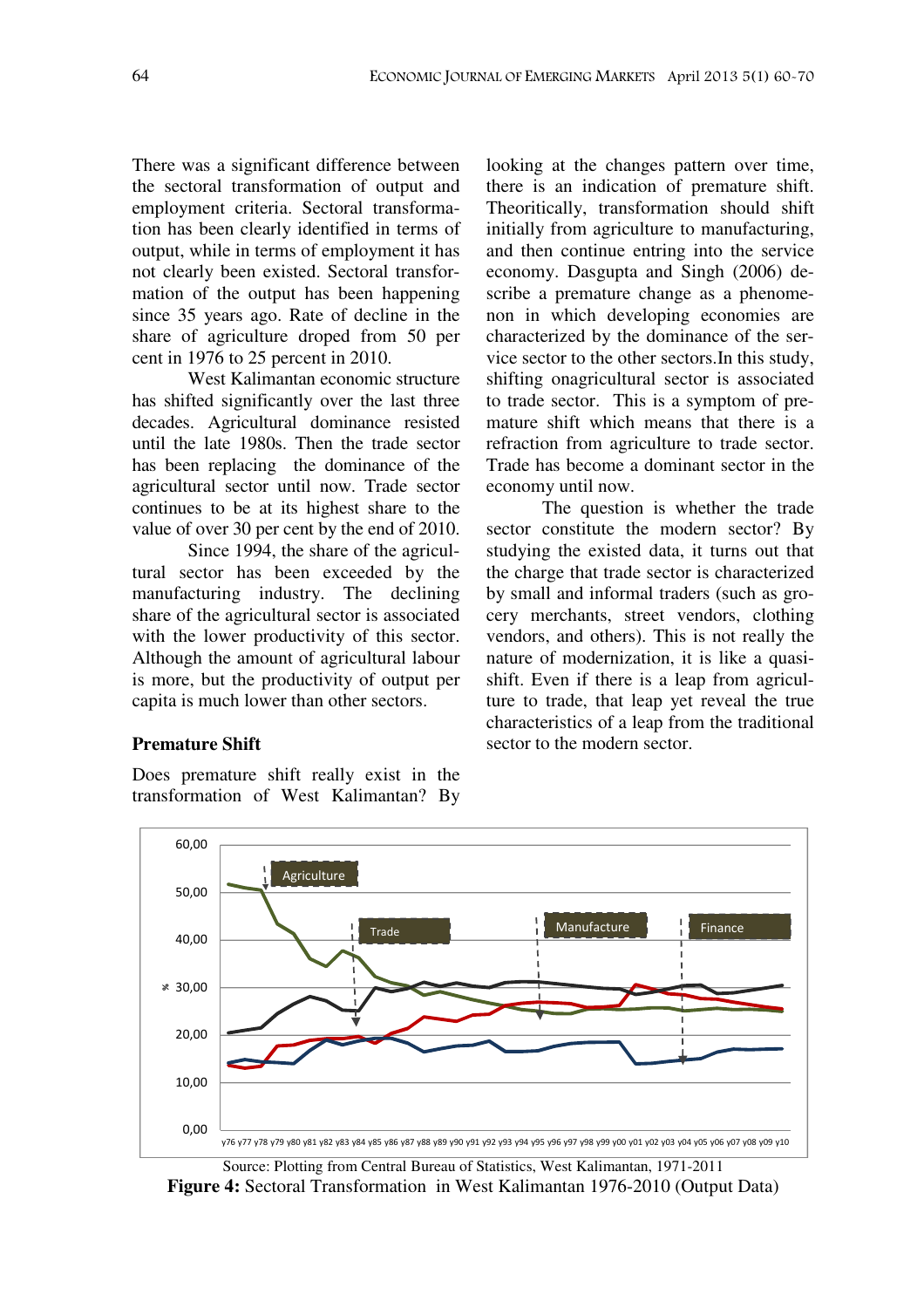



Source: Reviewing from Indonesia Central Bureau of Statistics, West Kalimantan, 1971-2011 **Figure 6:** The Phase of Sectoral Shift in West Kalimantan

## manufacturing Trend<br>Manufacturing Trend

An interesting question to be answered is that why the share of manufacturing industry can continue to survive despite some evidence which show a decline in most of the timber companies. There are several the timber companies. There are several possible reasons that could answer it. First, the remaining timber companies can operate by importing raw materials from other provinces. Second, a number of timber companies switch investments into oil palm plantations. On the new land concessions for oil palm plantations, wood obtained from initial land clearing process is another source of wood supply which make local timber companies may survive. Third, timber companies tend to sell the second quality woods for anticipating large d demand from urban housing and construction projects.

There is a significant difference b between the transformation from the perspective of employment and output. Share of workers in the agricultural sector is still

relatively high or as high as 60 per cent in 2010. Conversely share in agricultural output has fallen far reached 25 per cent in 2010. There are several reasons why the contribution of labour in the agricultural sector is still high while output continues to decline. First, oil palm plantations starting from 1980s push the demand of workforce located in rural area. Second, the regular transmigration program from Java will increase the number of workers in the agricultural sector, because they generally work as farmers.

#### Sectoral Productivity

The agricultural sector has the lowest level of productivity, which is only an average of 0.4. It means that a worker in the agricu tural sector is only capable of producing an average output of only almost a half  $(0.4)$ . In the trade and manufacturing sector, a worker is able to produce an average output of 2.5. In the financial and service sectors, labour productivity was recorded at 1.5 times. gricultural sector has the lowest level<br>ductivity, which is only an average of<br>t means that a worker in the agricul-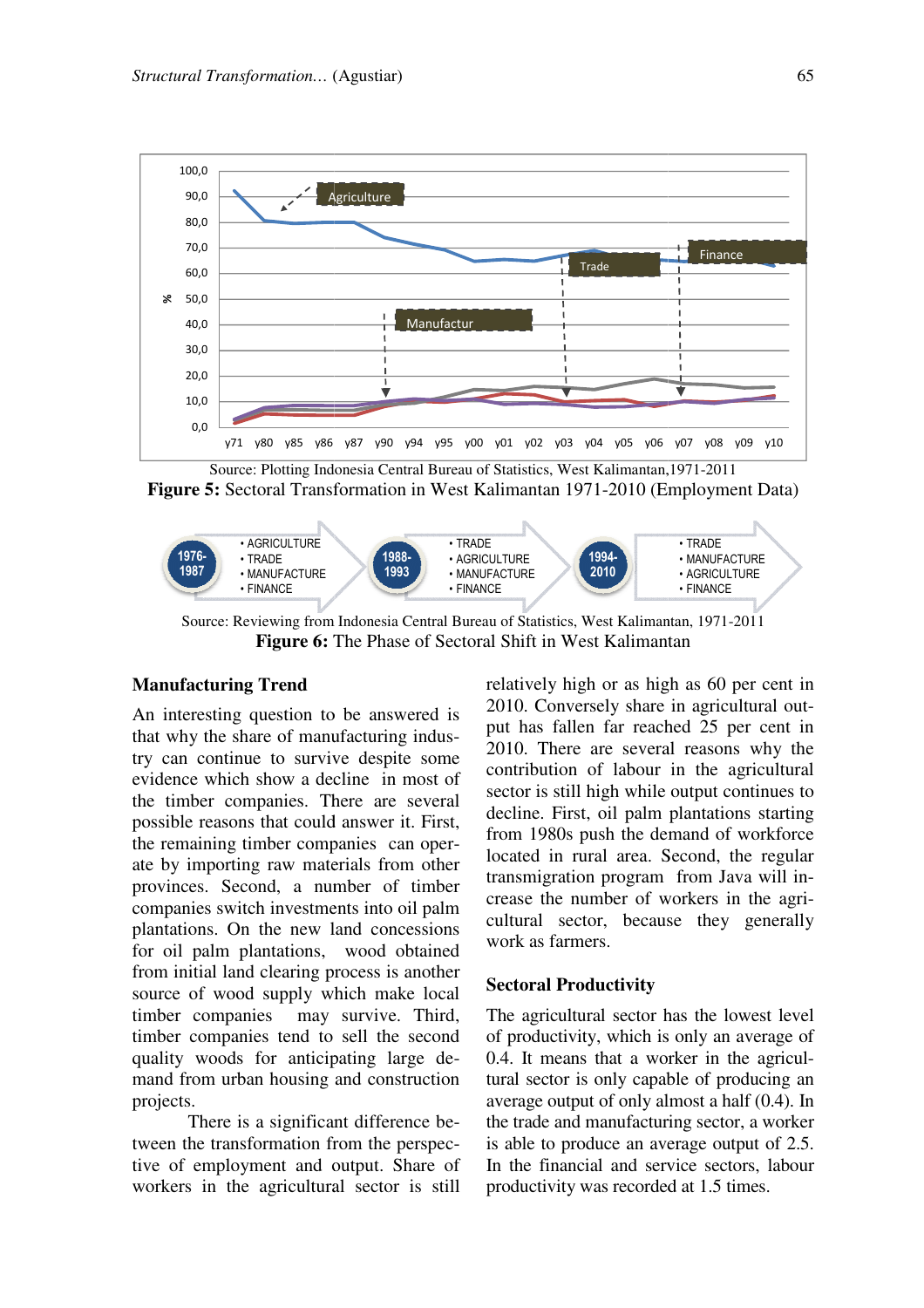| <b>Fabiel.</b> Sectoral Productivity III West Kannianian 1980-2010 (Output/Eniprovincity) |     |     |      |               |         |
|-------------------------------------------------------------------------------------------|-----|-----|------|---------------|---------|
| Sectors                                                                                   | 980 | 990 | 2000 | 2010          | Average |
| Trade                                                                                     | 3.9 | 2.6 | 2.0  | $1.9^{\circ}$ | 2.6     |
| Manufacture                                                                               | 3.4 | 2.3 | 2.4  | 2.1           | 2.5     |
| Finance                                                                                   | 1.8 |     |      |               |         |
| Agriculture                                                                               | 0.5 | 0.4 | 0.4  | 0.4           | 0.4     |
| Average                                                                                   | 2.4 | 1.8 |      |               |         |

Table1: Sectoral Productivity in West Kalimantan 1980-2010 (Output/Employment)

Note: Calculated from Indonesia Central Bureau of Statistics, West Kalimantan, 1983-2011.

Average sectoral productivity levels decreased from 2.4 in 1980 to 1.5 in 2010. One indication shows that a growing number of workers entering the labour market, and they are willing to accept lower wages, potentially creating a lower productivity.

#### Impact of Transforming Agriculture to Manufacturing and Trade Sector

This session will examine the influence of the transformation in the agricultural sector to the manufacture and trade. The test results revealed that there is a strong relationship between the transformation of agriculture and the development of trade and manufacturing sector. Hypothesis regarding the negative correlation of the agricultural sector with both sectors was clearly identified, with the level of correlation coefficient above 85 per cent.

The next question is how strong an impact the agricultural sector to the trade

and manufacturing sector. By showing the value of betta  $(\beta)$  in each model shows the agricultural sector had a significant impact in boosting trade and manufacturing. Correlation of the agricultural sector to trade slightly stronger than encouraging manufacturing sector. Timmer and Gaaitzen (2008) has shown this pattern occurs in some Asian countries.

#### Policy toward sub-Regional Cooperation

ASEAN Economic Community has a goal to make ASEAN as a single market, strengthening the competitiveness and prosperity of the community members (ASEAN Secretary, 2008). With a market size of 600 million people, ASEAN should be able to be a great economic power, and ASEAN is geographically located between two giants of China and India.

| <b>Table 2:</b> Statistical Test of the Impact of Agriculture Sector on Manufacture Sector |                                                         |  |  |
|--------------------------------------------------------------------------------------------|---------------------------------------------------------|--|--|
| Equation 1                                                                                 | Agriculture impacts on Manufacture                      |  |  |
|                                                                                            | $mfs = \beta(1) + \beta(2) * agri + \beta(3) * mfs(-1)$ |  |  |
| Substitute coefficient                                                                     | $mfs = 13.729468 - 0.176396$ agri+ 0.654929 mfs (-1)    |  |  |
|                                                                                            | 3.165996-2.6114506.387013                               |  |  |
| R-squared                                                                                  | 0.936978                                                |  |  |
| Adjusted $R^2$                                                                             | 0.932912                                                |  |  |
| DW                                                                                         | 1.852357                                                |  |  |
| Note:Mfs= Manufacture, Trade = Trade sector, Agri = Agriculture                            |                                                         |  |  |

Table 2: Statistical Test of the Impact of Agriculture Sector on Manufacture Sector

| Equation 2             | <b>Agriculture impacts on Trade</b>                         |  |  |
|------------------------|-------------------------------------------------------------|--|--|
|                        | $trade = \beta(1) + \beta(2) * agri + \beta(3) * trade(-1)$ |  |  |
| Substitute coefficient | $Trade = 26.76036 - 0.215549agri + 0.300954 trade(-1)$      |  |  |
|                        | 4.254795-3.3902681.923024                                   |  |  |
| R-squared              | 0.862361                                                    |  |  |
| Adjusted $R^2$         | 0.853481                                                    |  |  |
| DW                     | 1.341999                                                    |  |  |

Note: Mfs= Manufacture, Trade = Trade sector,  $Agri = Agriculture$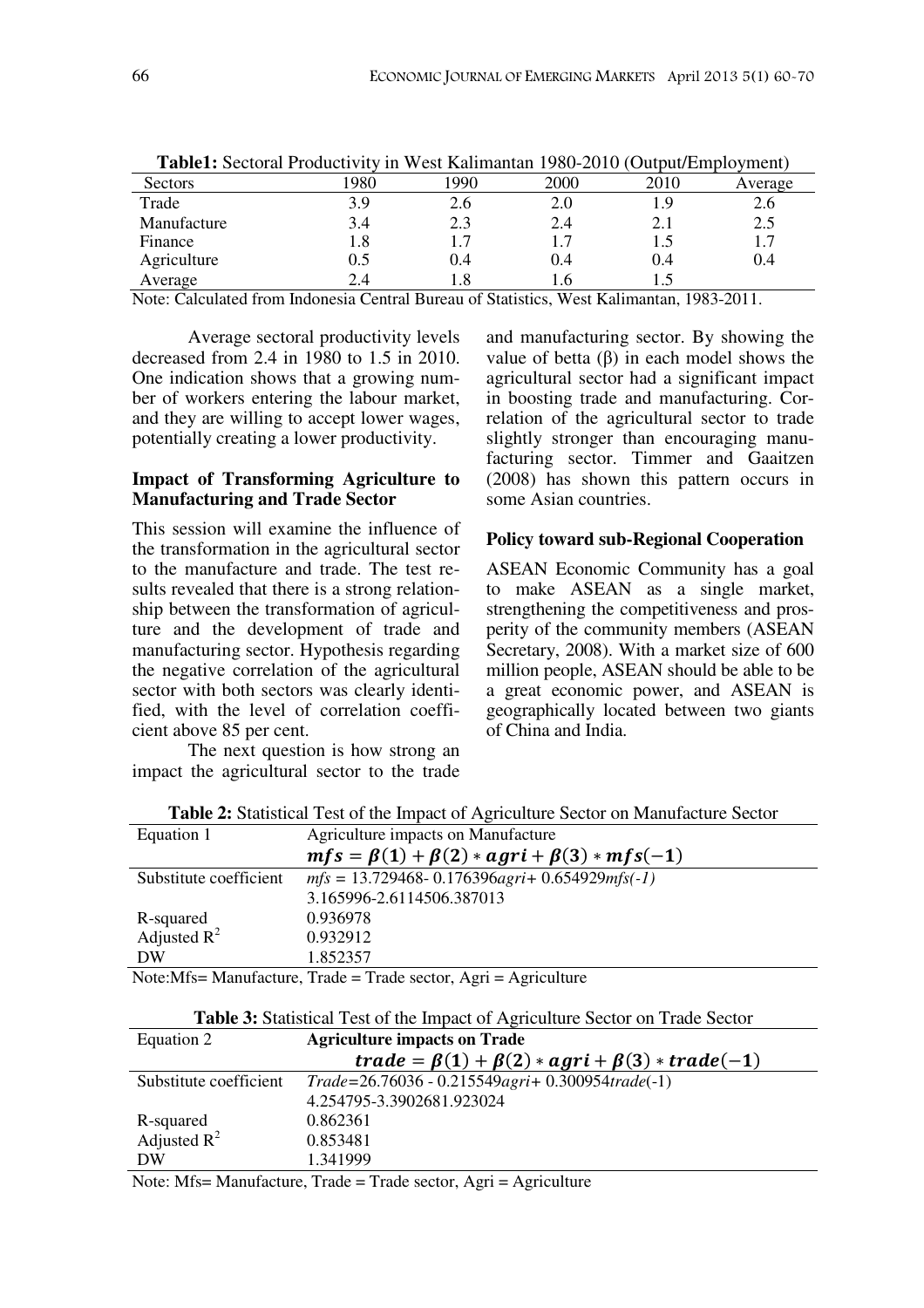Entering into ASEAN single market in 2015, West Kalimantan (Indonesia) should play a more intensive, especially in integrating economic policy into neighboringcountries.Regional cooperation forums such as the BIMP-EAGA and social and economic cooperation between Indonesia and Malaysia (MALINDO) is the appropriate forum for coordinating on a regional basis (Furuoka, 2007, Economic Research Institute for ASEAN and East Asia, 2012).

There are several policy instruments that can be done by West Kalimantan in response to regional dynamics, especially in welcoming the ASEAN Economic Community 2015. First, extending the market size to the Pan Borneo (see figure 7). Borneo has an extensive regional market to reach 35 million people stretching from Sarawak and Sabah (Malaysia), Brunei Darussalam, and Mindanao (Philippines). Superior products of West Kalimantan are expected to compete in the region are product of palm oil, rubber, tropical fruits and textiles.

Second, developing the economic zone. One of the major drawbacks of West Kalimantan is that it does not have any industrial estate. Learning from success stories in implementing Asian model by neighbouring countries, particularly in the construction of the industrial zone, West Kalimantan should be able to replicate the steps. For example, some provinces in Malaysia (Sarawak and Sabah) have more than 10 industrial estates. To support this policy, it needs to strengthen some basic infrastructures such as airports, electricity, water, and roads.

Third, developing the border. West Kalimantan government has opened four border posts crossing Sarawak (Malaysia) which are Entikong, Aruk, Badau and Jagoi Babang. This policy allows opening access to the mobility of people and goods on the regions. There are some policies that need to be supported cross-border trade such as gate-point operation should be open within 24 hours, removing the quota of goods traded, and permitting the operation of freight vehicles on a large scale.



Figure 7: Mapping Potential Partners of West Kalimantan in Regional Context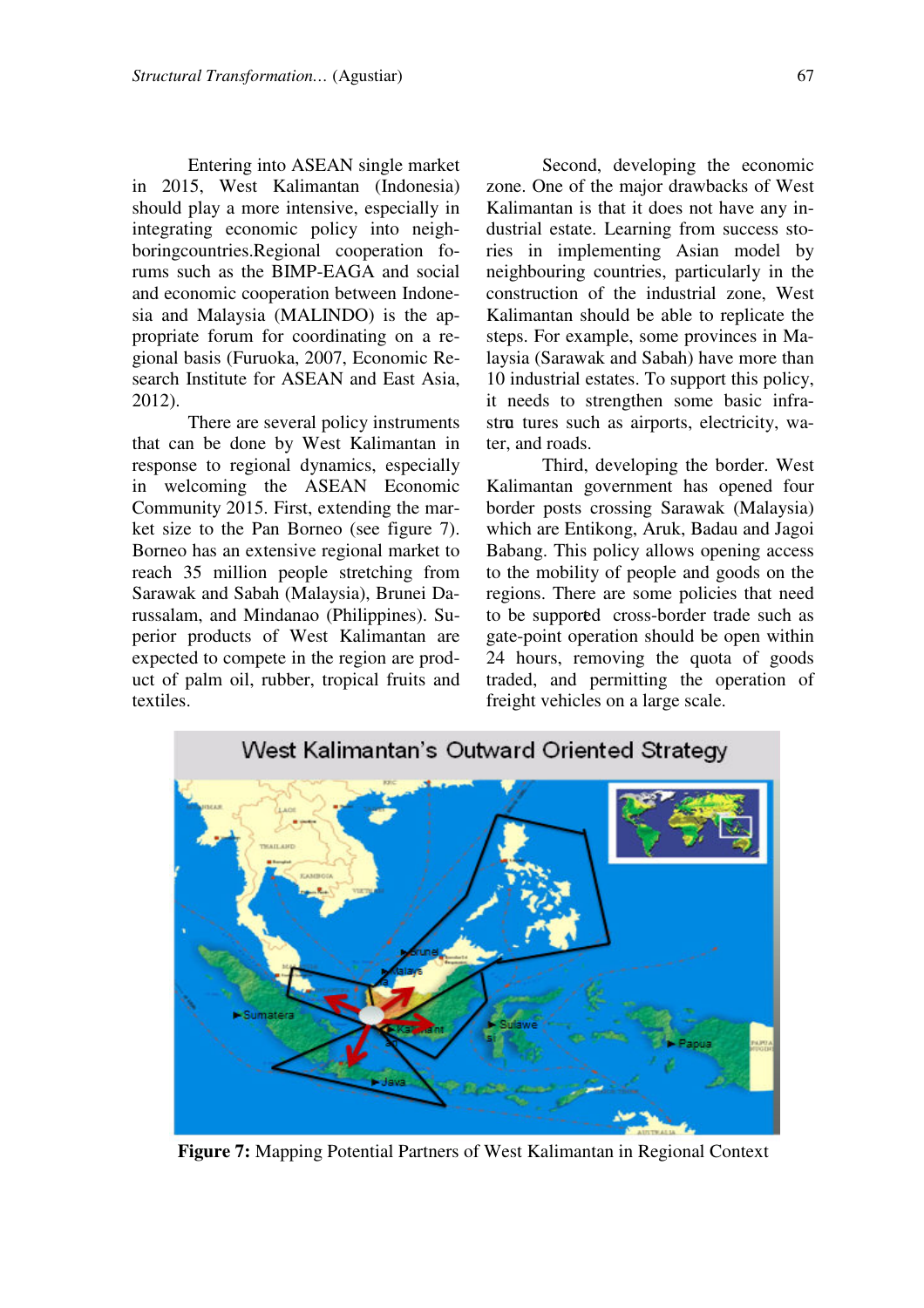Fourth, policies on halal food. BIMP-EAGA region inhabited by the majority of Moslem. Demand for halal food will continue to flourish forward in Asia. Indonesia's role as one of the producers of livestock exposed to take this opportunity. Today, Malaysia has become one of the world's major exporters of halal food, with annual exports of about 11 billion U.S. Dollars (Asian Corner, 2013).

Fifth, professional competency certification of Indonesian foriegn workers. Wave of Indonesian workers in BIMP-EAGA region continues to increase. They need policy touch, particularly in strengthening their competencies. The Indonesian government is introducing a professional certification program for Indonesian workers who will go abroad. This policy is expected to encourage the Indonesian labour opportunities in the middle class (especially university graduates) to be able to compete in the regional labour market.

#### **CONCLUSION**

This study found that there was a significant difference in the pattern of sectoral transformation in West Kalimantan from the perspective of output and employment. The important question to be answered is whether sectoral transformation has occurred.The answer is already happening and even more rapidly assessed (viewed from output criteria). However, when viewed from the side of employment, the sectoral transformation has not happened yet.

The gap between output and employment occurs quite serious in agriculture sector. This means that the output transformation in the agricultural sector is not followed by the transformation of employment. By contrast, an increase of output occurs in line with the increase in employment in the trade sector and manufacturing

sector. In the agricultural sector, the productivity level was recorded at 0.4, which means that a worker in the agricultural sector only produces less than half the output. Meanwhile the productivity in the manufacturing sector and the trade reached 2.5 per employee.

Statistical tests on the impact of agricultural transformation towards industrial or trade sectors suggest that the decline in the agricultural sector has a strong correlation to both sectors.The transformation in the agricultural sector is more strongly correlated to the trade sector than to the manufacturing sector.

For the policy concern, this study showed that an outward looking policy has been able to push to the economic transformation. West Kalimantan can continue to expand the policy to a wider scale through various forums such as the BIMP-EAGA cooperation, socio-economic cooperation between Indonesia and Malaysia (SOSEK-MALINDO), and the ASEAN Economic Community. Market integration in the axle of Pan-Borneo highway needs to be strengthened. Reducing trade barriers should be formed in order to smooth trade across the borders.Several other policy recommendations that should be considered are policies related to boosting industrial area, developing border development center, developing halal food industries, and strengthening the competence of workforce.

Future research might work on the following issues to strengthen the analysis. First, analyzing the issues using more detailed information on the sub-sector level in order to enrich the analysis. Second, the phenomenon of urbanization in line with the transformation in West Kalimantan has not been revealed in this study. If this is known, it will help explaining how rural-urban linkages in the transformation process.

#### REFERENCES

Agustiar, M. (2012), "Business Climate Survey 2010: Grading Regional Competitiveness of West Kalimantan," Indonesian Journal of Business and Management, 3, 316-335.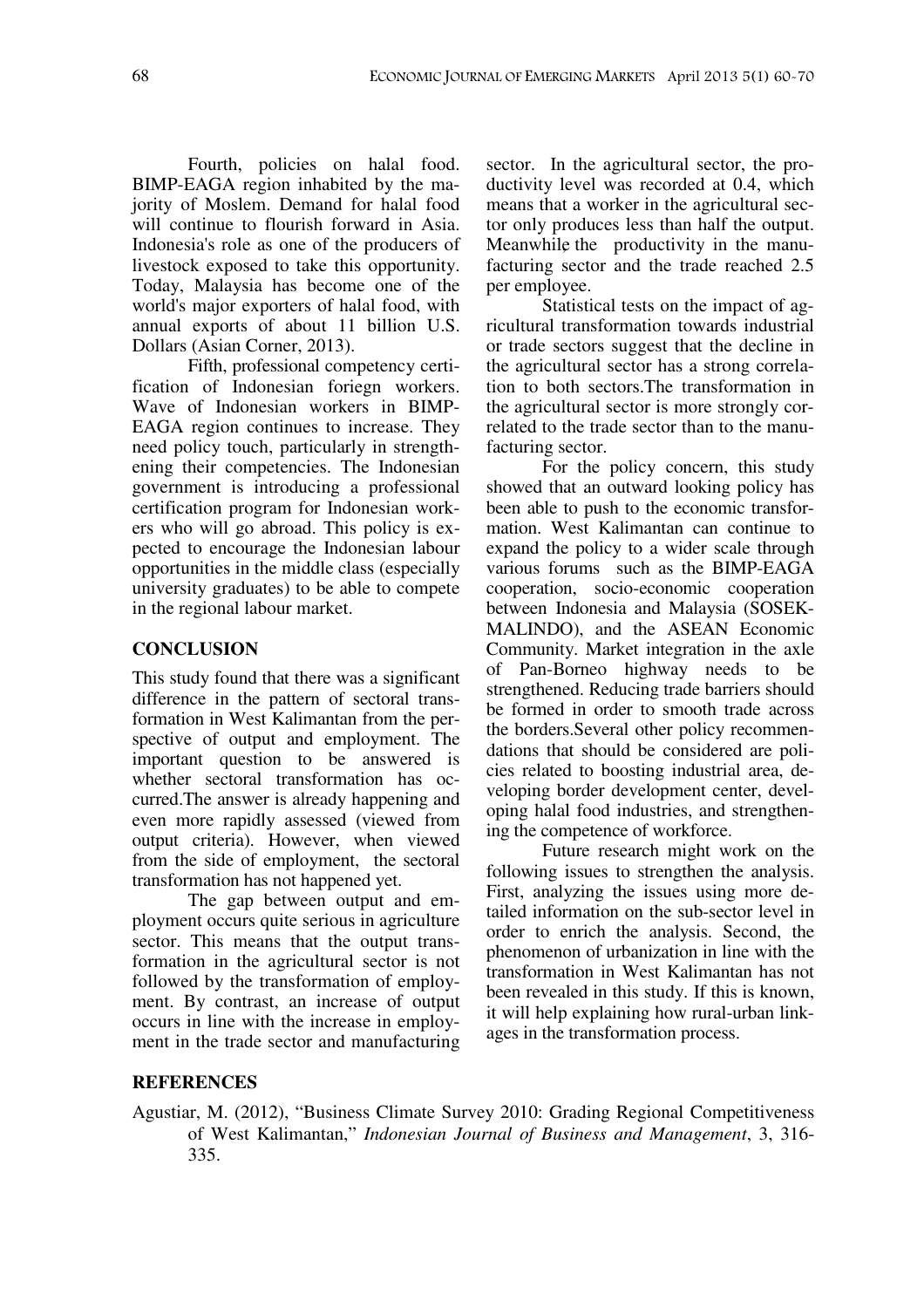- Agustiar, M. (2013), West Kalimantan's Preparation Facing to ASEAN Economic Community 2015," Paper presented in Workshop for Exposing of Challenge and Opportunity of ASEAN Economic Community 2015 for Private Sector in West Kalimantan, Organized by the Ministry of Foreign Affair, 12 February 2013, Pontianak.
- ASEAN Secretary (2008), ASEAN Economic Community Blue Print, Public Affairs Office of ASEAN, Jakarta.
- Asian Corner (2013), "Great Potential of Thai Halals for ASEAN Markets," Available at http://thailand.prd.go.th/view\_news.php?id=6745&a=3, accessed 07June 2013, 4:35 West Indonesia Time.
- Briones, R. and J. Felipe (2013), "Agriculture and Structural Transformation in Developing Asia: Review and Outlook," Asian Development Bank Economics Working Paper Series, No. 363, August 2013.
- Buera, F., and J. Kaboski, (2009), "Can Traditional Theories of Structural Change Fit the Data?" Journal of the European Economic Association, 7(2-3), 469-477.
- Central Bureau of Statistics (2011), West Kalimantan in Number 1971-2011, BPS, Pontianak.
- Central Bureau of Statistics (2011), Statistics of Indonesia, BPS, Jakarta.
- Central Bureau of Statistics (2003), Directory of Small and Big Company in West Kalimantan, BPS, Pontianak.
- Dasgupta, S. and A. Singh (2006), "Manufacturing, Services and Premature De-Industrialisation in Developing Countries: A Kaldorian Empirical Analysis," Working Paper No. 327 Centre for Business Research, University Of Cambridge.
- Economic Research Institute for ASEAN and East Asia (2012), "How to Enhance the Connectivity on BIMP-EAGA?" http://www.eria.org/about\_eria/contactus.html, Accessed on 12 September 2013, 08:30 West Indonesia Time.
- Fariastuti (1999), "West Kalimantan Economy during the Crisis," Centre for Policy and Implementation Studies, Jakarta.
- Freeman, R. (2008), Labour Productivity Indicator, OECD Statistics Directorate Division of Structural Economic Statistics.
- Furuoka, F. (2007), "Econometric Analysis of the Export-led Growth Hypothesis: Evidence for BIMP-EAGA Countries," Philippine Journal of Development, 63 (XXXIV), 25-42.
- Hill, H., B. Resosudarmo, and Y. Widyattama (2008), "Indonesian's Changing Economic Geography," CCAS Working Paper. No. 12, April 2008, Center for Contemporary Asian Studies, Doshisha University.
- Jackson, J.C. (1970), "The Chinese in the West Borneo Goldjields: A Study in Cultural Geography," University of Hull Occasional Paper in Geography 15.
- Majid, A.M., D.F. Anugerah, and I.N. Kurniati (2012), "Analysis of Sectoral Efficiency and Policy Responses to Sectoral Economy in Provincial Level," Bulletin of Monetary Economics and Banking, 14(3), 317-338.